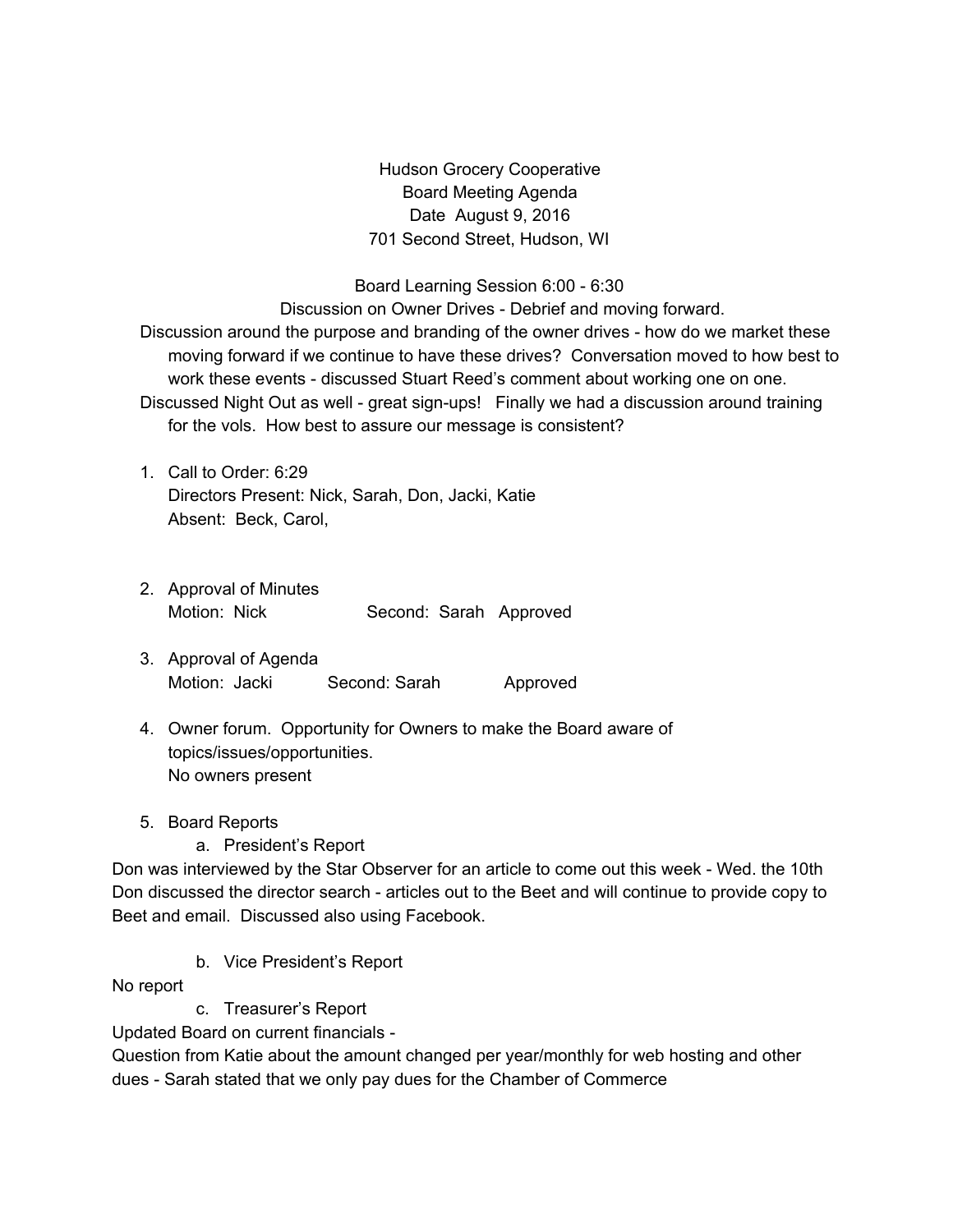d. Secretary's Report

### No Report

e. Other Director's Report

# No Report

- 6. Old Business
	- a. Database follow up DK

Don discussed his research on costs to use ACT stand alone program or the web based program. These are cost prohibited for our current situation - no regular income. In addition, ACt provide a number of capabilities that we will need moving forward and which a simple excel database will be unable to handle. In conversations with OV committee it was decided that it would be best to stay with the current program. OV will assure that an upload is performed on a regular schedule so all directors and committees will have access to owner information. Sarah has committed to being available and to work with volunteers to update the database when necessary. This program will serve us well until we transfer the database to our GM -

7. Committee Reports

a. Fundraising & Finance Nothing at this time

# b. Ownership & Volunteers

Discussed owner database audit - all but complete it will be complete at next OV meeting. Went well and we now have a consistent tracking system for our shares

### c. Marketing & Communications

Spoke about the pivot - marketing will put on hold on the owner phone outreach for now. Will not pursue a paid writer at this time - marketing is committed to working up the Beet and would like to roll out a more formalized Beet in the future.

Marketing also discussed boosting facebook - marketing will look into metrics to see value and look for a budget to make this happen.

Marketing is interested in staying on message and making that clear.

In the future - how can we partner with vendors for events for marketing purposes. Discussed google data every month and discussed google plus being completed so our info is

accurate when we are searched.

# d. Steering

Have completed the process for Director recruitment and will work the process - a Beet article went out last month and will move forward with the plan.

e. Vendor Relations - Currently non-standing